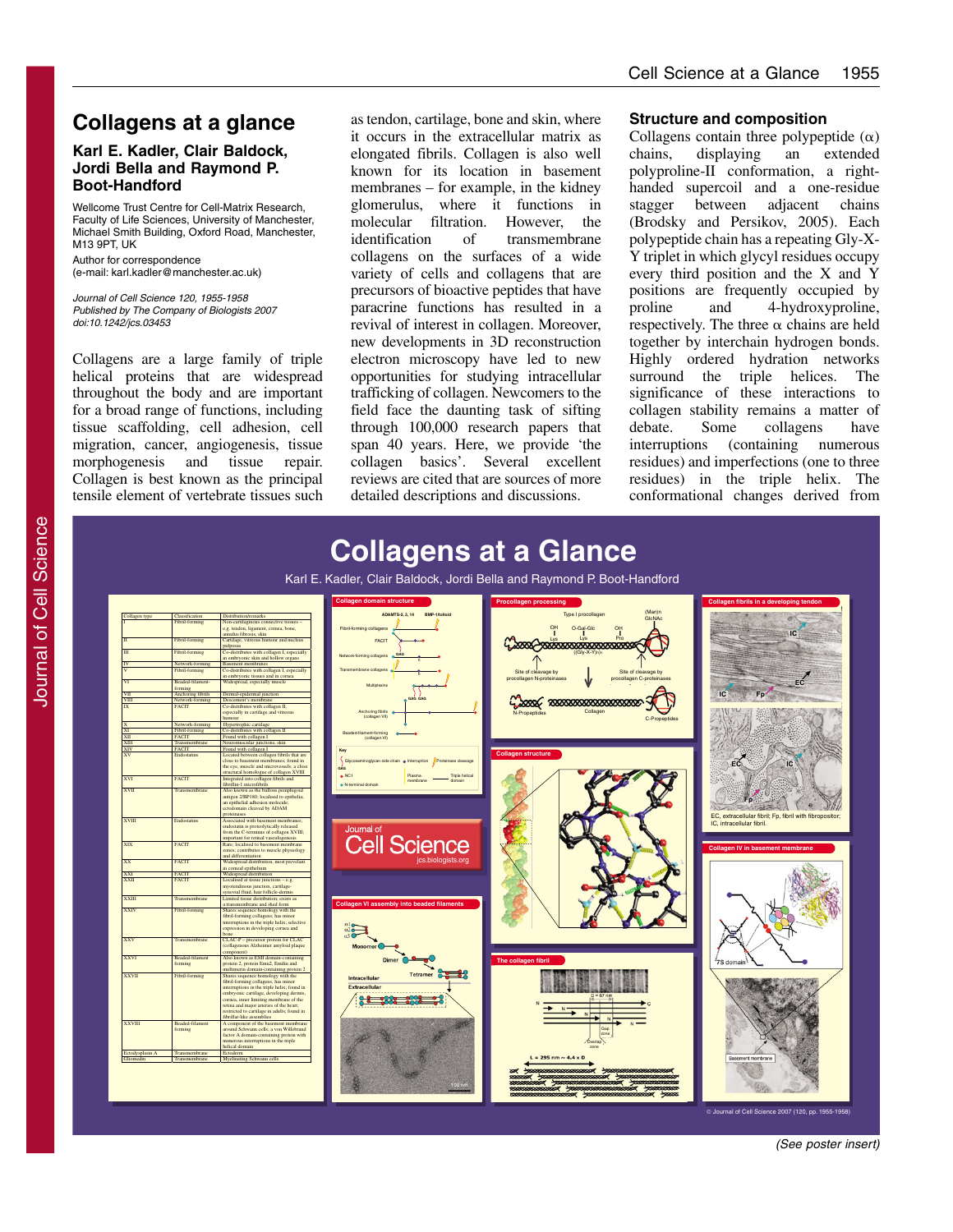some simple imperfections have been visualised in crystal structures of model peptides (Bella et al., 2006). Integrin adhesion sequences [e.g. Arg-Gly-Asp (RGD) and Gly-Phe-O-Gly-Arg, where O is hydroxyproline] occur in the triple helical domain of several collagens and contribute to integrin-ligand-binding specificity (Bella and Humphries, 2005).

#### **Nomenclature and classification**

There is no agreed definition for a collagen; there are triple helical proteins that are called collagens and there are proteins that have triple helical domains that are not regarded as collagens. In general, collagens are regarded as triple helical proteins that have functions in<br>tissue assembly or maintenance. or maintenance. Inevitably, the line between 'collagens' and 'collagen-like' proteins is blurred. Vertebrate collagens are given a Roman numeral.

Collagen I is the archetypal collagen in that it is trimeric, it is triple helical, its triple helix has no imperfections, it assembles into fibrils, and it has a predominately structural role in the tissue. However, most collagens differ from collagen I in one or more respects. For example, other collagens can have interruptions in the triple helix and do not necessarily assemble (in their own right) into fibrils. Furthermore, transmembrane collagens have numerous interruptions in the triple helix, do not self-assemble into fibrils, and have roles in cell adhesion and signaling.

At least 28 different collagens occur in vertebrates (numbered I-XXVIII; some with common names), together with a large group of collagen-like proteins (e.g. acetyl cholinesterase, adiponectin, C1q, ficolin, macrophage receptor and surfactant protein) (for a review, see Myllyharju and Kivirikko, 2001). In general, invertebrates have far fewer collagen genes but most have examples of fibrillar and basement membrane collagen (Huxley-Jones et al., 2007). Most collagens have evolved from orthologues present in invertebrates but little is known about the molecular composition of these molecules and no systematic nomenclature exists. Notably, ~200 cuticle-forming collagens are found in *Caenorhabditis elegans* (Page and Winter, 2003).

Collagens can be heterotrimeric – for example, type I collagen, which contains two identical  $\alpha$  chains and a third chain that differs,  $[\alpha 1(I)]_2 \alpha 2(I)$ . However, the majority of collagens are homotrimers – for example, collagen II, which contains three identical  $\alpha$  chains  $[\alpha 1(\Pi)]_3$ . Note that the  $\alpha$ 1 chain of one type of collagen (e.g. collagen I) has a primary structure different from that of the  $\alpha$ 1 chain of another type of collagen (e.g. collagen II). Collagens have non-triple helical domains at their N- and C-termini. These domains are called 'non collagenous' (NC) domains and are numbered from the C-terminus (NC1, NC2, etc.).

## **Vertebrate collagens are classified by function and domain homology**

Fibril-forming collagens

Fibril-forming collagens occur as 67-nm *D*-periodic fibrils that are the principal source of tensile strength in animal tissues (Kadler et al., 1996). The fibrils are indeterminate in length and range in diameter from 12 nm to >500 nm, depending on the stage of development and tissue. The periodic structure of the fibril is due to regular staggering of triple helical collagen molecules. Mammals have 11 fibrillar collagen genes, which cluster phylogenetically into three distinct subclasses (Huxley-Jones et al., 2007). The Gly-X-Y domain of fibrilforming collagens contains ~1000 residues and is uninterrupted, with the notable exception of collagen XXIV and collagen XXVII.

Fibril-forming collagens are synthesised as procollagens containing N- and Cpropeptides at each end of the triple helical domain. Cleavage of the C-<br>propeptides is required for propeptides is required fibrillogenesis. The C-propeptides are cleaved by procollagen C-proteinases, which are identical to the BMP-1/tolloid proteinases (Greenspan, 2005). In the case of collagen V, the  $prox1(V)$  chain is cleaved by furin to release the Cpropeptide. The N-propeptides are cleaved by procollagen N-proteinases, which are identical to the ADAMTS 2, ADAMTS 3 and ADAMTS 14 proteinases (Colige et al., 2005). The  $prox1(V)$  chain of collagen V is the exception: it is cleaved by BMP-1 (for details, see Greenspan, 2005). Cleavage of the propeptides exposes telopeptide

sequences that are short non-triple helical extensions of the polypeptide chains. The telopeptides contain binding sites for fibrillogenesis (Prockop and Fertala, 1998). The fibrillar collagens are stabilised by non-reducible covalent crosslinks that involve residues in the triple helix and in telopeptides (Eyre et al., 1984). The crosslinks are essential for the normal mechanical properties of collagen-containing tissues.

## Fibril-associated collagens with interrupted triple helices (FACITs)

FACITs are relatively short collagens, have interruptions in the triple helical domain and can be found at the surfaces of collagen fibrils. Collagen IX is the archetypal FACIT; it is covalently crosslinked to collagen II (Wu et al., 1992), and is post-translationally modified to carry a glycosaminoglycan side chain.

#### Network-forming collagens

Collagen IV is the prototypical networkforming collagen. It forms an interlaced network in basement membranes, where it has an important molecular filtration function. The network is generated by head-to-head interactions of two trimeric NC1 domains. The resultant hexamer is stabilised by covalent Met-Lys crosslinks (Than et al., 2002). N-to-N interactions between four collagen IV molecules establish the crosslinked '7S domain', which is an important interaction node in the extended network. Collagen VIII is a major component of Descemet's membrane and vascular subendothelial matrices, where it occurs as polygonal superstructures. The related collagen X occurs in the hypertrophic zone of growth plate cartilage and is thought to form a network similar to that of collagen VIII (Stephan et al., 2004).

#### Transmembrane collagens

These collagens are type II transmembrane proteins that have a short cytosolic N-terminal domain and long interrupted triple helical extracellular (ecto) domains. They include collagens XIII and XXV, which have cell adhesive properties and occur on numerous cell types, including malignant cells. The ectodomains can be proteolytically shed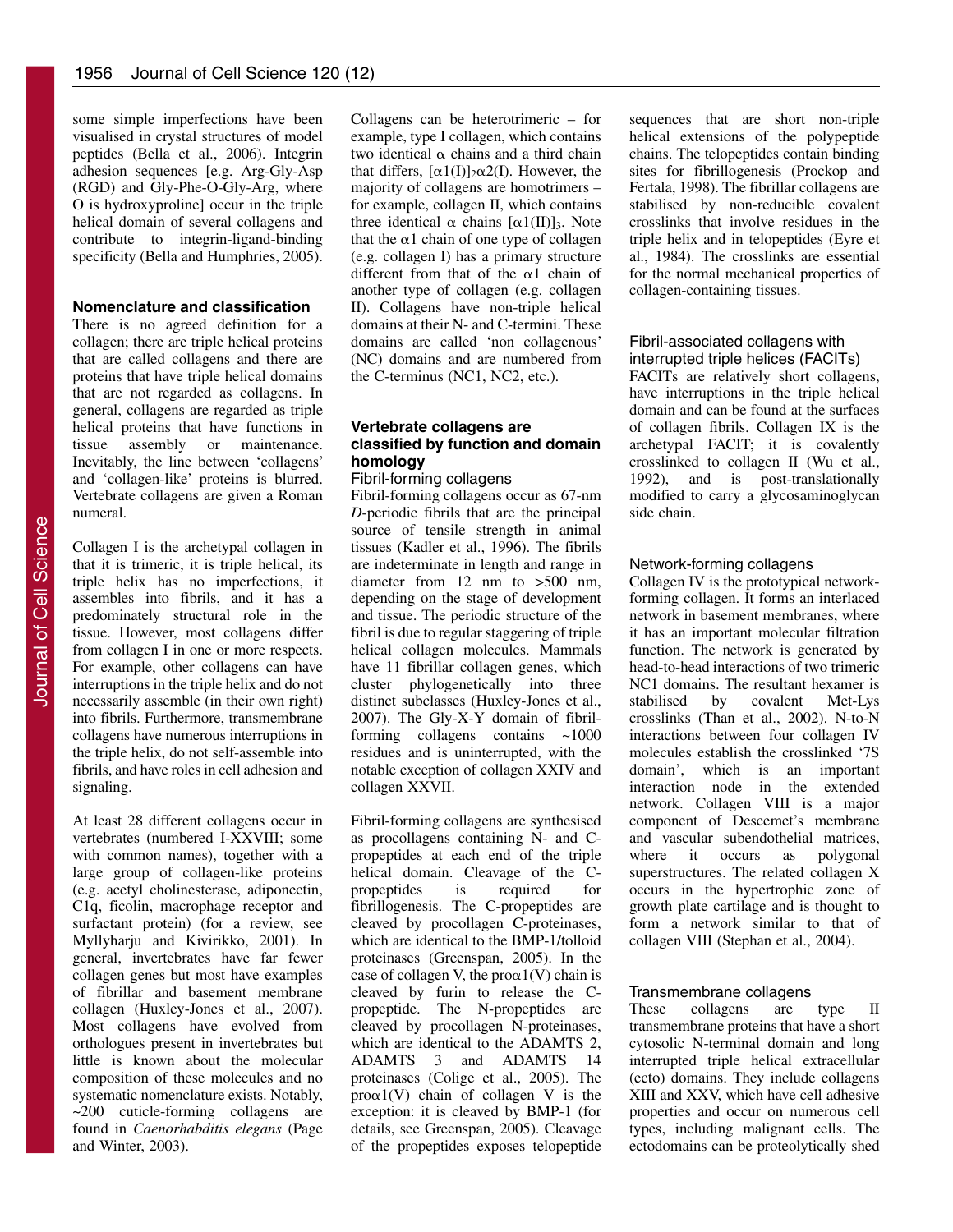by furin-like proprotein convertases. Collagen XVII is cleaved by ADAM family proteinases. A growing number of collagen-like transmembrane proteins that have triple-helical ecto domains are being identified in vertebrates and invertebrates. These have not been assigned to a specific class but have important roles in neural function and<br>neural tube dorsalisation, eve neural tube dorsalisation, eye development, modulation of growth factor activity, and have cell adhesive functions. These un-adopted collagens include ectodysplasin, gliomedin and other members of the colmedin subfamily of transmembrane collagens. The ectodomain of gliomedin is shed by BMP-1/tolloid proteinases (Maertens et al., 2007).

#### Endostatin-producing collagens

Collagen XV is found bridging adjacent collagen fibrils near basement membranes and can form a variety of oligomeric assemblies (Myers et al., 2007). Collagen XVIII is found in some basement membranes. Cleavage of part of the NC1 domains of collagens XV and XVIII releases endostatins, which are inhibitors of endothelial cell migration and angiogenesis, reduce tumour growth in animals, and control neuronal guidance in *C. elegans* (Marneros and Olsen, 2005).

## Anchoring fibrils

Collagen VII is the major component of the anchoring fibrils beneath the lamina densa of epithelia. The NC1 domain of collagen VII is cleaved by BMP-1/tolloid proteinases.

#### Beaded-filament-forming collagen

Collagen VI is the archetypal beadedfilament-forming collagen. It is found in most tissues where it forms structural links with cells. Collagen VI monomers crosslink into tetramers that assemble into long molecular chains known as microfibrils, which have a beaded repeat of 105 nm.

## **Collagens and disease**

The importance of collagen is exemplified in a wide spectrum of diseases, which are caused by >1000 mutations; see OMIM (Online

Mendelian Inheritance of Man) for a comprehensive listing (http://www. ncbi.nlm.nih.gov/entrez/query.fcgi?db= OMIM). These diseases include Alport syndrome (collagen IV), certain arterial aneurysms (collagen III), Bethlem<br>myopathy and Ullrich muscular myopathy and Ullrich muscular dystrophy (collagen VI) (Baker et al., 2005), certain chondrodysplasias 2005), certain chondrodysplasias (collagen IX and XI), some subtypes of the Ehlers-Danlos syndrome (collagen I and V), specific subtypes of epidermolysis bullosa (collagen VII), Kniest dysplasia (collagen II), Knobloch<br>syndrome (collagen XVIII), syndrome (collagen XVIII), osteogenesis imperfecta (collagen I) (Marini et al., 2007), some instances of osteoporosis and osteoarthrosis, and Stickler syndrome (collagen II, IX and XI) (Van Camp et al., 2006). Mice with genetically engineered collagen mutations have been produced. Collagen accumulates or is ectopically expressed in adhesions, fibrosis, cirrhosis, cardiovascular disease and scars.

## **Collagen biosynthesis**

Collagens undergo extensive posttranslational modification in the endoplasmic reticulum prior to triple helix formation. A number of enzymes and molecular chaperones assist in their correct folding and trimerisation. These include several hydroxylases, two collagen glycosyltransferases and peptidyl cis-trans isomerase, in addition to protein disulphide isomerase (PDI) (for a review, see Myllyharju and Kivirikko, 2004). HSP47 is a collagenspecific molecular chaperone that is essential for the normal synthesis of collagen (Nagata, 2003). Fibril-forming collagen molecules fold in a C- to N-<br>terminal direction. The correct direction. The correct trimerisation of the NC1 domains is crucial for collagen assembly and has precluded the use of antigenic tags or fluorescent proteins at the C-terminus of the chains. Folding of the trimeric NC1 domain involves the formation of intraand inter-chain disulphide bonds (Lees and Bulleid, 1994).

## **Collagen trafficking**

Collagens are relatively large proteins<br>and are not accommodated in and are not accommodated in conventional small-diameter transport vesicles (Bonfanti et al., 1998; Trucco et al., 2004). Procollagen I can be cleaved to collagen inside the cell and intracellular collagen fibrils can occur in plasma membrane protrusions called fibripositors (see review by Canty and Kadler, 2005) (see also Canty et al., 2004). In embryonic stages, collagen fibrils are closely associated with the plasma membrane of tendon and corneal fibroblasts (Birk and Trelstad, 1986). Collagen V is needed for the nucleation of collagen-I-containing fibrils in vivo (Wenstrup et al., 2004).

### **Degradation**

The triple helix is resistant to proteolytic cleavage by pepsin, trypsin and papain. *Clostridium histolyticum* produces collagenases that cleave triple helices at numerous sites. The ability of collagens to resist cleavage by pepsin and trypsin, and their sensitivity to cleavage by bacterial collagenase, are used as research tools to identify and characterise collagens. Degradation of collagen and gelatin (unfolded or denatured collagen) in vivo can be mediated by MMPs, cysteine proteinases (e.g. cathepsins B, K and L), and serine proteinases (e.g. plasmin and plasminogen activator) (for reviews, see Everts et al., 1996; Sabeh et al., 2004).

#### **References**

**Baker, N. L., Morgelin, M., Peat, R., Goemans, N., North, K. N., Bateman, J. F. and Lamande, S. R.** (2005). Dominant collagen VI mutations are a common cause of Ullrich congenital muscular dystrophy. *Hum. Mol. Genet.* **14**, 279-293.

**Bella, J. and Humphries, M. J.** (2005). Calpha-H...O=C hydrogen bonds contribute to the specificity of RGD celladhesion interactions. *BMC Struct. Biol.* **5**, 4.

**Bella, J., Liu, J., Kramer, R., Brodsky, B. and Berman, H. M.** (2006). Conformational effects of Gly-X-Gly interruptions in the collagen triple helix. *J. Mol. Biol.* **362**, 298-311.

**Birk, D. E. and Trelstad, R. L.** (1986). Extracellular compartments in tendon morphogenesis: collagen fibril, bundle, and macroaggregate formation. *J. Cell Biol.* **103**, 231-240.

**Bonfanti, L., Mironov, A. A., Martinez-Menarguez, J. A., Martella, O., Fusella, A., Baldassarre, M., Buccione, R., Geuze, H. J. and Luini, A.** (1998). Procollagen traverses the Golgi stack without leaving the lumen of cisternae: evidence for cisternal maturation. *Cell* **95**, 993-1003.

**Brodsky, B. and Persikov, A. V.** (2005). Molecular structure of the collagen triple helix. *Adv. Protein Chem.* **70**, 301-339.

**Canty, E. G. and Kadler, K. E.** (2005). Procollagen trafficking, processing and fibrillogenesis. *J. Cell Sci.* **118**, 1341-1353.

**Canty, E. G., Lu, Y., Meadows, R. S., Shaw, M. K., Holmes, D. F. and Kadler, K. E.** (2004). Coalignment of plasma membrane channels and protrusions (fibripositors) specifies the parallelism of tendon. *J. Cell Biol.* **165**, 553- 563.

**Colige, A., Ruggiero, F., Vandenberghe, I., Dubail, J., Kesteloot, F., Van Beeumen, J., Beschin, A., Brys, L., Lapiere, C. M. and Nusgens, B.** (2005). Domains and